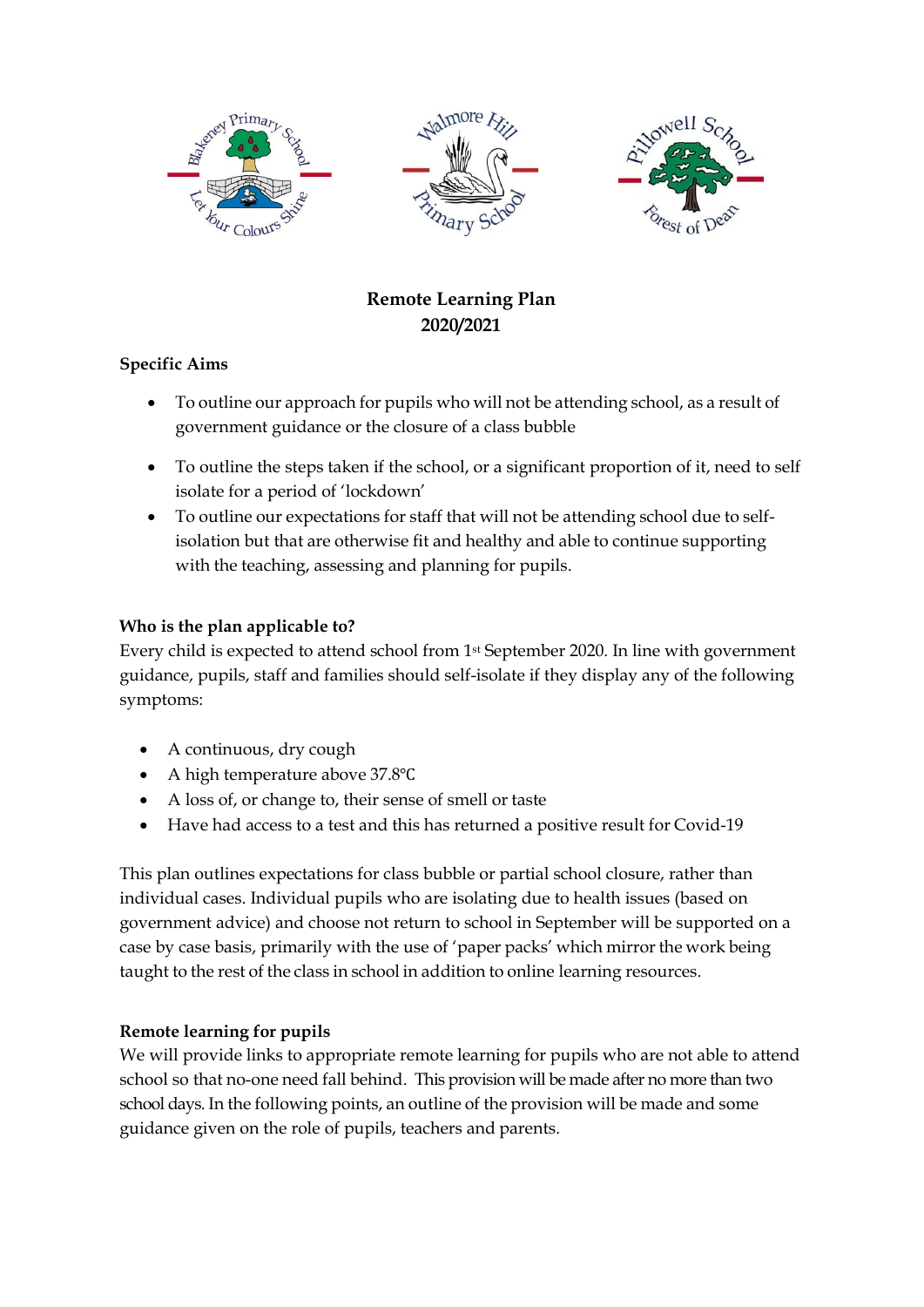When implementing strategies to support pupils' remote learning, or supporting parents to do this, key things to consider include:

- Teaching quality is more important than how lessons are delivered
- Ensuring access to technology is key, especially for disadvantaged pupils
- Peer interactions can provide motivation and improve learning outcomes
- Supporting pupils to work independently can improve learning outcomes
- Different approaches to remote learning suit different types of content and pupils
- Pupils who do not have online access will be contacted to see if there are ways to support this. For example the extra laptops that were made available, by the Government, for schools to allocate to such pupils.
- Each week the class teachers complete an *Engagement Register.* This informs senior leaders regarding the type of engagement a pupil undertakes, and the quality and regularity of it. Staff will contact these pupils and families if they feel that the engagement needs supporting. Any further concerns are addressed by the SLT, and recorded on CPOMS

## **Curriculum**

Our Federation knows that there has been much disruption to children's education, therefore, is committed to ensuring that all children continue to receive a quality education should the need for remote learning arise.

Our approach includes a blend of paper resources, online learning including some virtual face-to-face sessions through Zoom and resources available through online learning platforms such as:

- Oak National Academy **BBC** Bitesize • White Rose Maths • Purple Mash • Ruth Miskin/ YouTube for Read Write Inc Phonics
- Times Tables Rockstars

 The remote learning set for children will be in line with the learning that would take place in the classroom so the teachers will provide resources that deliver the main aspects of the curriculum plan; this includes Relationship and Health Education.

The remote learning set by the teachers will follow the long-term curriculum plan for their class so that children can continue to access the relevant curriculum for their year and keep up.

Teachers will provide adapted learning resources for children with additional learning needs, i.e. SEND or where English is an additional language.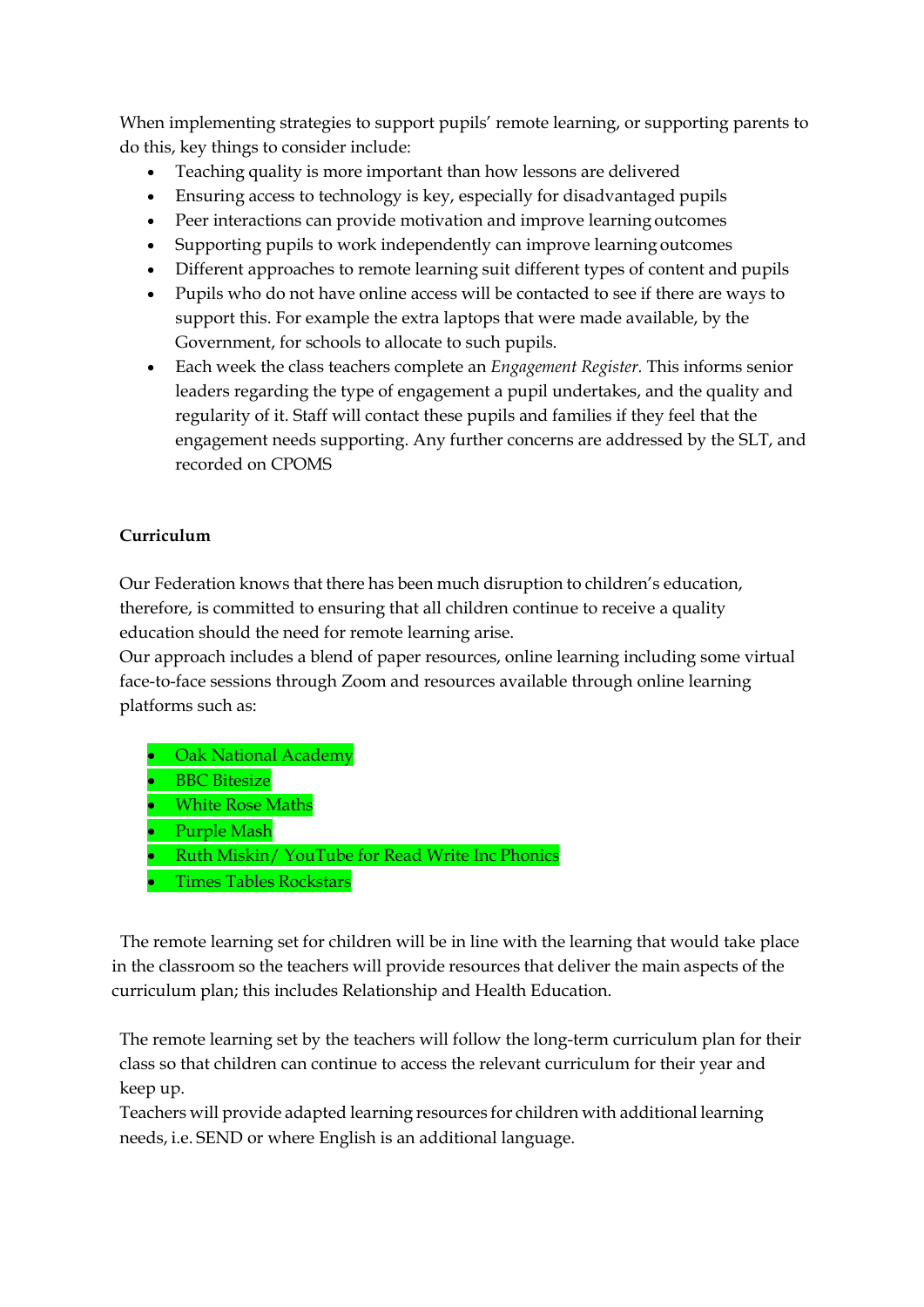All teaching staff are fully aware that these are exceptional times and each family is unique. Therefore, because of this, we will approach remote learning in way which suits their individual family needs. We realise that the circumstances that cause our school to close will affect families in a number of ways. In our planning and expectations, we are aware of the need for flexibility from all sides:

- parents may be trying to work from home so access to technology as a family may be limited;
- parents may have two or more children trying to access technology and need to. prioritise the needs of young people studying towards GCSE/A Level accreditation.

#### **Teacher expectations**

Teachers will plan lessons that link directly to the curriculum focus forthat year group and will provide resources to support tasks for home learners. Should remote learning need to be set for a class or bubble, the work for the week in English, Maths and other subjects will be posted:

- via the class email address, which has been allocated to each class
- and / or Google Classroom

The information may contain:

- all website links needed to access home learning resources along with clear information about the learning for that week. This will include reference to daily tasks for relevant subjects
- a curriculum map which details home learning for subjects other than English and Maths
- Links to daily English lessons a mixture of other organisations (eg Oak Academy) and the school's own curriculum plans.
- Links to daily Maths lessons these will predominately be linked to the White Rose Maths curriculum however teachers may provide further resources and guidance.
- Worksheets to accompany lessons will be available to download or for parents to collect from the school office in a socially distant way.
- Staff will add these resources to their Google Classroom electronically and it will be the responsibility of families to print/use these resources at home (or contact the school to ask for a 'paper pack')
- Teachers will respond promptly, within reason, to requests for support from families at home. This should be done via the home learning email address that corresponds to each child' year group (see end)

Teachers will receive training and guidance so that they are more confident in using the remote learning resources. This approach was developed and used in the majority of the 10 various classes during the school closure between March and July; therefore, there is a high level of confidence when using the various remote learning approaches.